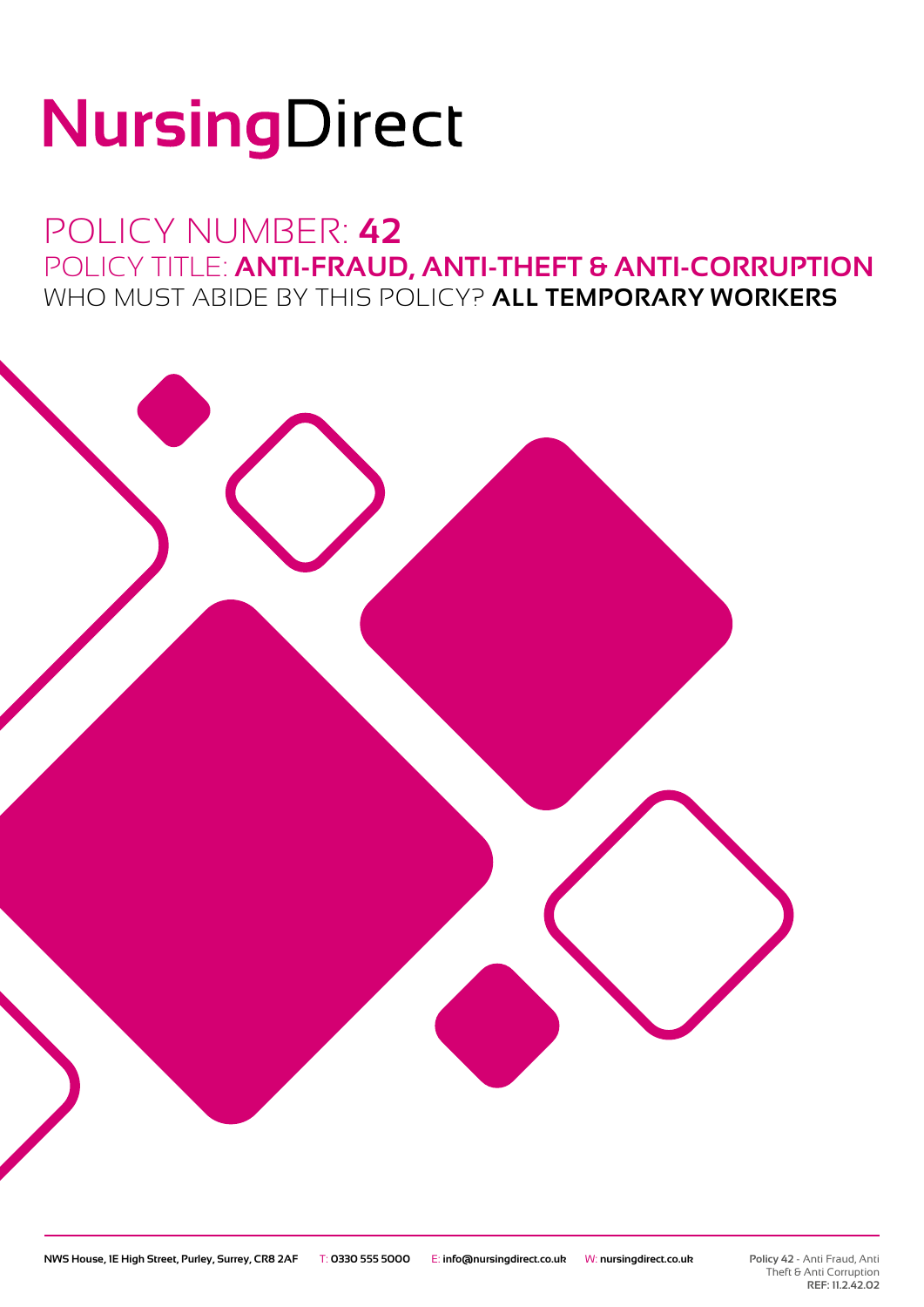### ANTI-FRAUD, ANTI-THEFT & ANTI-CORRUPTION

#### **INTRODUCTION**

Nursing Direct as with other diverse organisations the nature of our services puts us at risk of loss due to fraud, theft and corruption both from within the Company and externally.

We are committed to making sure that the opportunity for fraud, theft and corruption is reduced to the lowest possible risk. Where allegations are made, we will deal with it in a firm and controlled manner.

An important part of this approach is introducing an Anti-Fraud, Anti- Theft and Anti-Corruption Policy which we will use to advise and guide staff on our approach to these serious issues.

We expect all staff, agency workers, associates, contractors and clients to be fair and honest and to give us any help, information and support we need to deal with fraud, theft and corruption.

The policy set out in this document covers the following areas:

- Our written rules
- How we expect our staff, agency workers, associates, contractors and clients to behave
- Preventing fraud, theft and corruption
- Detecting and investigating fraud, theft and corruption
- Training

#### **Our Written Rules**

We have a number of procedures and rules to ensure that our financial, working and organisational procedures are properly controlled. These are an important part of our internal control process and it is important that all staff know about them.

The most important of these that relate to this policy are as follows:

- Protection of Vulnerable Adults & Children
- Customer Service Policy
- Confidentiality Policy
- Whistle Blowing Policy
- Gifts, Gratuities and Bequests to Staff Policy
- Right of Search Policy
- Data Protection Policy
- Commitment to Ethical Business Behaviour
- Disclosure Policy

Individual departments have also introduced their own measures, which are designed to control their activities. Examples include working manuals and detailed operating procedures.

Responsible Directors and Managers must make sure that all staff have access to these rules and regulations and that staff receive suitable training.

Staff must make sure that they read and understand the rules and regulations that apply to them, and act in line with them.

If anyone breaks these rules and regulations we may take formal action against them. Depending on the circumstances, this may include ending their employment or association with the A24 Group.

#### **Expected Behaviour**

We expect all staff, agency workers, associates, suppliers, service providers and clients to be honest and fair in their dealings with us. We expect our staff to lead by example in these matters.

Our Staff Handbook policies set out an approach to work, which is both fair and honest. Staff must act in line with these policies at all times.

Dishonest and illegal activity will not be tolerated.

Our staff have an important part to play in dealing with fraud, theft and corruption and we encourage our staff to inform us if they suspect a case of fraud, theft or corruption.

We will deal with all information received as fairly and confidentially as possible. If requested we will endeavour not to reveal the names of the people who gave us the information. Our Fraud, Theft and Corruption Response Plan attached.

(Appendix 1) and our Disclosure Policy (Appendix 3) gives more advice on this issue for staff.

Our Directors will deal firmly and quickly with anyone who is responsible for fraud, theft or corruption. The Managing Director in consultation with the Group Internal Audit Manager may refer matters to the police if any criminal activity is suspected.

We will ensure that any investigative process is not misused and, therefore, any abuse, such as raising unfounded malicious allegations, will be dealt with as a disciplinary matter.

#### **Preventing Fraud, Theft and Corruption**

We believe that if we are to beat fraud, theft and corruption we must prevent it from happening in the first place. It is essential that we have clear rules and procedures within which staff can work, most of which are listed in Section 2 of this document.

We will regularly review and update our written rules to address changes in the business environment.

Directors must make sure that suitable levels of internal checks are included in working procedures, particularly financial procedures. It is important that duties are organised so that no one person can carry out a complete transaction without some form of checking process being built into the system.

As part of our corporate governance exercise we routinely document business risks and assess and document our internal financial controls. The specifics of our financial controls are detailed in our Financial Procedures Manual.

We must follow our procedures when employing new staff which include the requirement to obtain references for anyone that we are considering employing.

We are committed to working and co-operating with other organisations to prevent organised fraud, theft and corruption. Wherever possible, we will be prepared to help and exchange information with other organisations to deal with these issues. This kind of activity needs to be tightly controlled particularly in relation to data protection issues and the commitments of our Confidentiality Policy.

Our staff have been provided with a confidential facility to give us information that may prevent fraud, theft or corruption. Our Disclosure Policy is attached as Appendix 3.

We will ensure that full details of reporting facilities are widely published to staff and that all information we receive in this way is investigated and dealt with appropriately.

#### **Detecting and Investigating Fraud, Theft and Corruption**

You should read this section in conjunction with our Fraud, Theft and Corruption Response Plan (Appendix 1) and our Procedure for Referral to the Police.

Nursing Direct Disclosure Policy (Appendix 3) is intended to encourage and enable staff to raise serious concerns on a range of matters including possible fraud, theft or corruption. Staff reporting concerns in this way are afforded certain rights through legislation (Public Interest Disclosure Act 1998 - UK).

The Group Internal Audit Manager will work with the Directors to decide on the type and course of the investigation. This will include referring cases to the police where necessary. We will prosecute offenders and we will carry out our disciplinary procedures where appropriate. We will ensure that any internal proceedings do not prejudice any criminal case.

#### **Procedure for Referring Matters to the Police**

This procedure does not supersede other internal disciplinary codes implemented by Nursing Direct and any offenders will be subject to general disciplinary procedures as well as referral to the police.

The Company has procedures in place to:

- Deter fraud, theft and corruption in the first instance;
- Detect it quickly;
- Investigate it efficiently; and
- Refer matters to the police where appropriate.

In most cases the Managing Director in consultation with the Group Internal Audit Manager, or other designated officer, will be involved in deciding if reporting the matter to the police is appropriate.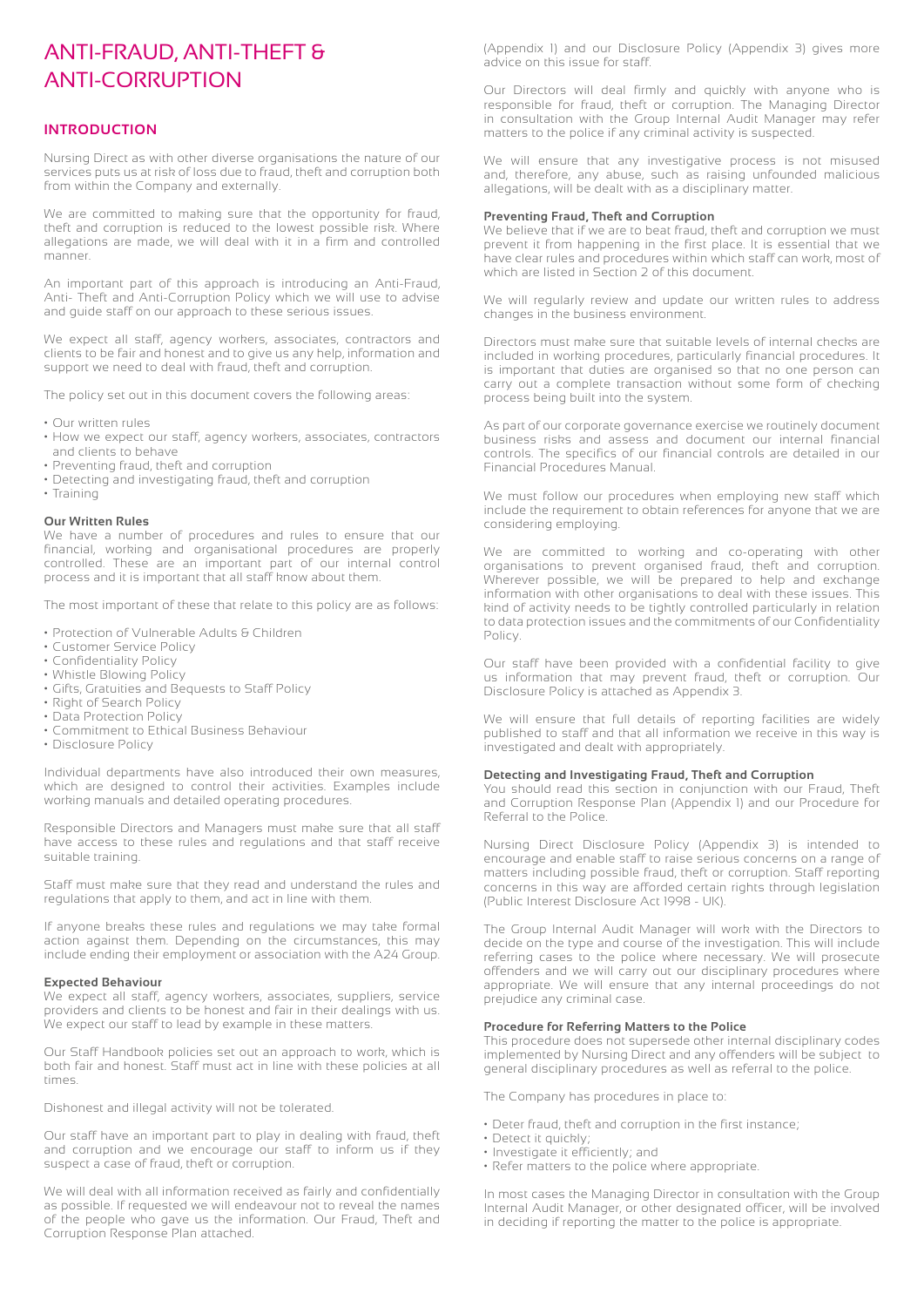In deciding whether an incident should be reported the following factors will be taken into account:

- The extent of the fraud, theft or corruption in financial terms;
- The sufficiency and adequacy of the evidence;
- Whether the public interest will be served.

#### **Training**

We understand that the key to introducing a successful Anti-Fraud, Anti-Theft and Anti-Corruption Policy and making sure it continues to apply will depend upon programmed training and the way all of our staff respond.

We will provide training for our staff who are involved in, or managing, internal control systems to make sure that their responsibilities and duties are regularly reviewed and reinforced.

We will also provide guidance as necessary to any staff that are required to assist in an investigation. Smaller investigations may be handled internally but larger, more complex matters will be referred to the Group Internal Audit Department who will manage the investigation on our behalf and regularly report their findings.

#### **Conclusion**

We are committed to tackling fraud, theft and corruption whenever it happens. Our response will be effective and organised and will rely on the policies included in this document.

We will continue to review our rules and procedures and will make sure that this policy document is regularly reviewed to make sure that it stays effective.

#### **Dissemination and Update of this Policy**

This policy was last reviewed on 3rd August 2012. It will be reviewed annually as a matter of course and by exception should the need arise. This document will be referred to in Nursing Direct standard conditions of engagement and a full copy will be made available on request.

#### **APPENDIX 1 - FRAUD, THEFT AND CORRUPTION RESPONSE PLAN**

#### **Introduction**

Nursing Direct is committed to the highest possible standards of openness, probity and accountability in all its affairs. It is determined to maintain a culture of honesty and opposition to fraud, theft and corruption.

In line with that commitment, Nursing Direct Anti-Fraud, Anti- Theft & Anti- Corruption Policy outlines the policies we are committed to in relation to preventing, reporting and managing fraud, theft and corruption.

The definitions of fraud, theft and corruption are all as within this Plan.

The Fraud, Theft and Corruption Response Plan reinforces the Company's robust approach by setting out the ways in which staff can voice their concerns about suspected fraud, theft or corruption.

#### **What Do We Want to Know About?**

This Plan is intended to be implemented where suspicions of fraud, theft or corruption have been raised.

#### **Fraud is Defined As:**

Deception by persons internal or external to the Company, which is carried out to conceal the misappropriation of assets or otherwise for gain.

#### **Theft is Defined As:**

The dishonest taking of property belonging to another with the intention of depriving the owner permanently of its possession.

#### **Corruption is Defined As:**

The offering, giving, soliciting or acceptance of an inducement, gratuities, bequests, gifts or reward, which may or may not inappropriately influence the action of any person.

Concerns or allegations which fall within the scope of other existing procedures (e.g. discrimination issues) will normally be referred for consideration under those procedures.

If you are in any doubt about the seriousness of your concern, advice and guidance can be obtained from the relevant Director on Nursing Direct Management Team or alternatively the Group Internal Audit Manager.

The Group Internal Audit department is a unit which operates independently of all other companies in the Group. Their work includes establishing procedures with the following aims:

- To develop an anti-fraud culture;
- To deter, prevent, detect and investigate fraud, theft and corruption;
- To recommend appropriate action against those who commit or seek to commit fraud, theft or are corrupt;
- To obtain compensation in respect of any losses to the Company.

#### **Safeguards**

Nursing Direct Disclosure Policy contains undertakings and explanations of safeguards for people raising concerns in good faith. These will be applied consistently in the case of all serious allegations, including concerns raised in connection with fraud, theft and corruption. The main safeguards and undertakings are outlined below:

#### **Harassment or Victimisation –**

The Company recognises that the decision to report a concern can be a difficult one to make, not least because of the fear of reprisal from those responsible for the malpractice. We will not tolerate harassment or victimisation and will take action to protect those who raise a concern in good faith. This does not mean that if a complainant is already the subject of disciplinary or redundancy procedures, that those procedures will be halted as a result of their disclosure.

#### **Confidentiality –**

The Company will endeavour to protect an individual's identity when he or she raises a concern and does not want their name to be disclosed. It must be appreciated however, that the investigation process may reveal the source of the information and a statement by the individual may be required as part of the evidence.

#### **Anonymous Allegations –**

This policy encourages individuals to put their names to allegations. Concerns expressed anonymously are much less powerful, but they will be considered at the discretion of the Company. In exercising this discretion, the factors to be taken into account would include:

- The seriousness of the issues raised;
- The credibility of the concern;
- The likelihood of confirming the allegations from attributable sources.

#### **Untrue Allegations –**

If an allegation is made in good faith, but is not confirmed by the investigation, no action will be taken against the originator. If, however, individuals make malicious or vexatious allegations, disciplinary action will be considered against the individual making the allegation.

#### **What should a member of staff do if they suspect fraud, theft or corruption?**

Staff are often the first to realise that something is seriously wrong. However, they may not express their concerns because they feel that speaking up would be disloyal to their colleagues. They may also fear harassment or victimisation, it may be easier to ignore the concern rather than report what may just be a suspicion of malpractice. Nursing Direct Disclosure Policy is intended to encourage and enable staff to raise serious concerns rather than overlooking a problem. A copy of the Disclosure Policy is attached as Appendix 3.

In essence, staff should approach the relevant Director on Nursing Direct Management Team, who will inform the Managing Director and, if appropriate, the Group Internal Audit Manager. The nature of the complaint will determine our course of action.

#### **What should any third party do if they suspect fraud, theft or corruption?**

Nursing Direct encourage third parties who suspect fraud, theft or corruption to contact either the Managing Director or the Group Internal Audit Manager in the first instance. The allegations will then be dealt with in the same way as allegations raised by a member of staff as outlined below.

#### **How will Nursing Direct deal with allegations?**

For issues raised, the action taken will depend upon the nature of the concern. The matters raised may:

- Be investigated internally by Nursing Direct staff or Group Internal Audit; and/or be referred to the police.
- Within 10 working days of a concern being received, the Managing Director or designated officer will write to the complainant:
- Acknowledging that the concern has been received;
- Indicating how the matter will be dealt with;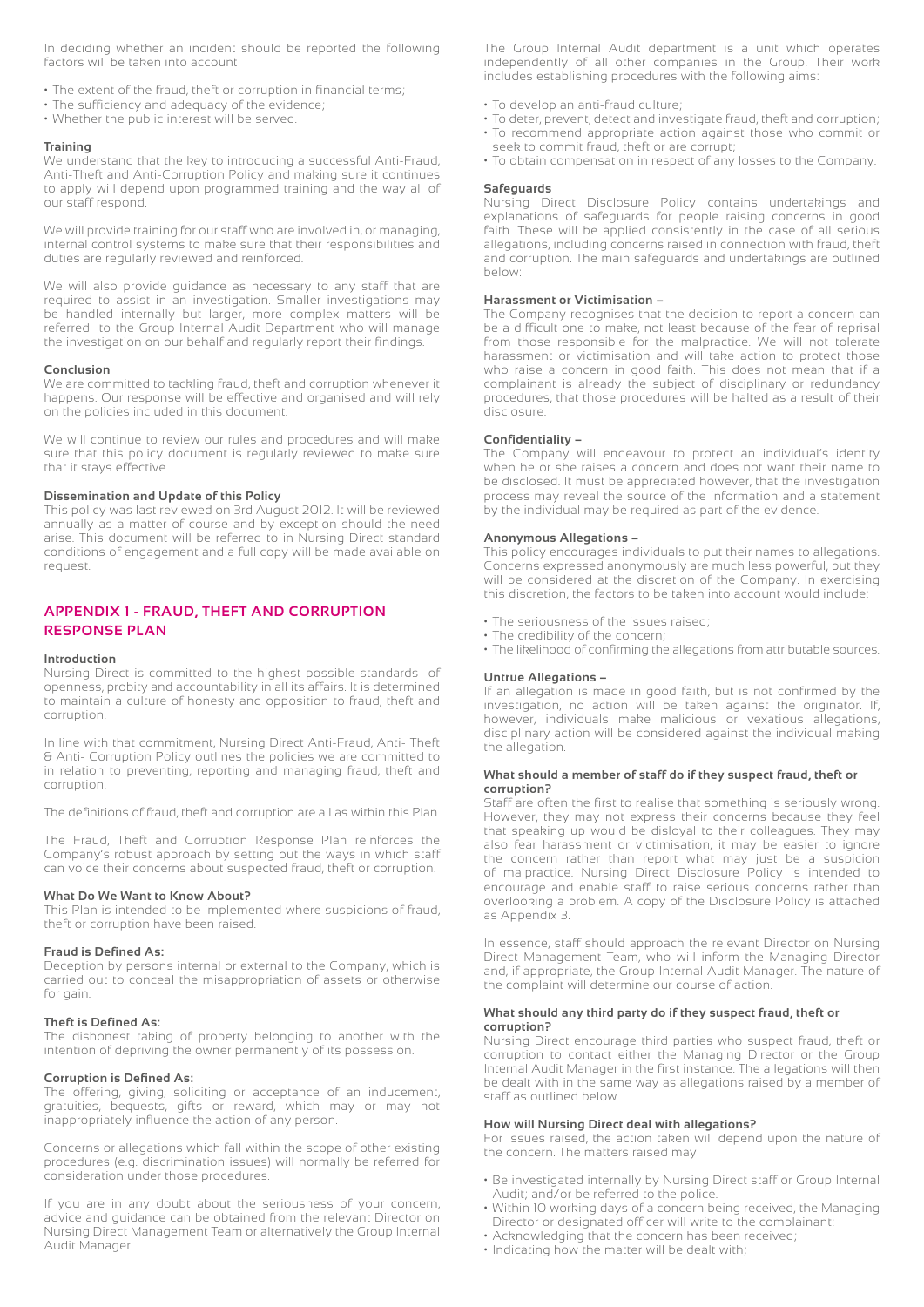- Giving an estimate of how long it will take to provide a final response;
- Telling them whether any initial enquiries have been made; and
- Telling them whether any further investigations will take place, and if not, why not.

The investigation will be planned giving due consideration to the following:

- Resources required to investigate the allegation;
- Legal status of the allegation (i.e. theft or breach of procedure);
- Internal disciplinary procedures;
- Level of evidence required;
- Protection of data and documents required;
- Minimising the effect on staff and third parties;
- Recovery of any lost funds and minimising the potential for further loss; • Review of any improvements required to prevent re-occurrence.

The above will be agreed between the Managing Director (or her designated officer) and the manager of the investigating team.

We appreciate that individuals who report the alleged fraud, theft or corruption need to be assured that the matter has been properly addressed. Thus, where appropriate and subject to legal constraints, they will receive information about the outcome of any investigation.

Should the allegation of fraud, theft or corruption impact directly upon a third party Nursing Direct Managing Director or her designated officer will directly contact the nominated or most senior member of staff at that company mindful of our duties under Data Protection requirements and our Confidentiality Policy.

#### **APPENDIX 2 - NURSING DIRECT COMMITMENT TO ETHICAL BUSINESS BEHAVIOUR**

We are committed to ethical business practices. To emphasise this to our staff we have the following key policies in place.

#### **Ethical Policy**

The conduct of Nursing Direct consultancy activities must at all times meet the requirements of individual clients whilst not compromising the ethical and professional reputation of the Company.

- Staff, Agency Workers and Associates are required to observe Nursing Direct Ethical Policy as a condition of their contract of employment. Staff are advised that they must therefore familiarise themselves with and adhere to the following:
- No member of staff or Associate may include in a report, letter or any other communications, any statement that he/she knows to be untrue.
- No member of staff or Associate should exclude from any report, letter or any other communication that is being made public by the Client any information that would materially alter the conclusions that could be drawn from the document.
- No member of staff or Associate should endorse information supplied by a Client or any other organisation without taking reasonable steps to satisfy himself/herself of its validity.
- Should any member of staff or Associate become aware of any allegedly illegal act he or she must:
- Approach the appropriate Director on Nursing Direct Management Team (unless he/she is the subject of the complaint in which case the Managing Director should be informed. Should the Managing Director be the subject of the complaint then the matter should be referred directly to the Group Internal Audit Manager).
- Concerns are best raised in writing and should include the background and history of the issue, giving as much detail as possible, including the reason why the individual is concerned. Although staff are not expected to prove the truth of an allegation, they will need to demonstrate that there are sufficient grounds for concern.

The above requirements are seen as an extension to, rather than a replacement of, individual responsibilities.

#### **Policy on the Acceptance of Gifts, Bequests, Gratuities and Entertainment**

If is prohibited to accept any bequests, gratuities and gifts in any form from our clients, their relatives, friends or representatives. It is prohibited to try and persuade our clients, their relatives, friends or representatives, directly, expressly or tacitly into making a bequest in their will in the staff member's favour.

For more information on this please see our full policy "Accepting gifts, bequests and gratuities"

It is prohibited to accept social invitations, gifts or gratuities from individuals doing business with or seeking to do business with the Company when such invitations, gifts or gratuities can be construed as an intent to influence a member of staff's decision, and the cost of the entertainment or gift would appear to be excessive.

While it may be difficult to judge the value of gifts, gratuities or invitations offered, it is important to also consider the appearance of impropriety. Staff should refrain from accepting such gifts, bequests, gratuities or invitations. The appropriate Director on The Galago Group Management Team should be consulted if you are unsure concerning the appropriateness of accepting gifts, bequests, gratuities or social invitations.

#### **APPENDIX 3 - DISCLOSURE POLICY**

Staff are often the first to realise that there may be something seriously wrong. However, they may not express their concerns because they feel that speaking up will be disloyal to their colleagues. They may also fear harassment or victimisation. In these circumstances, it may be easier to ignore the concern rather than report what may just be a suspicion of malpractice.

The Company is committed to the highest possible standards of openness, probity and accountability. In line with that commitment we expect staff and others with serious concerns to come forward and voice those concerns. This policy document makes it clear that staff can do so without fear of reprisals.

This Disclosure Policy is intended to encourage and enable staff to raise serious concerns within the Company rather than over-looking the problem.

#### **Aims and Scope of the Policy**

This policy aims to:

- Provide avenues for staff to raise concerns and receive feedback on any action taken;
- Reassure staff that they will be protected from reprisals or victimisation for giving information in good faith.
- There are existing procedures in place to enable staff to lodge a grievance relating to their own employment. This Disclosure Policy is intended to cover concerns that fall outside of other procedures. Those concerns may be about something that:
- Is unlawful; or
- Is against the Company's stated policies;
- Or falls below established standards or practices;
- Or amounts to improper conduct.

#### **Safeguards**

#### **Harassment or Victimisation –**

The Company recognises that the decision to report a concern can be a difficult one to make, not least because of the fear of reprisal from those responsible for the malpractice. We will not tolerate harassment or victimisation and will take action to protect those who raise a concern in good faith. This does not mean that if a complainant is already the subject of disciplinary or redundancy procedures, that those procedures will be halted as a result of their disclosure.

#### **Confidentiality –**

The Company will endeavour to protect an individual's identity when he or she raises a concern and does not want their name to be disclosed. It must be appreciated however, that the investigation process may reveal the source of the information and a statement by the individual may be required as part of the evidence.

#### **Anonymous Allegations –**

This policy encourages individuals to put their names to allegations. Concerns expressed anonymously are much less powerful, but they will be considered at the discretion of the Company. In exercising this discretion, the factors to be taken into account would include:

- The seriousness of the issues raised;
- The credibility of the concern;
- The likelihood of confirming the allegations from attributable sources.

#### **Untrue Allegations –**

If an allegation is made in good faith, but is not confirmed by the investigation, no action will be taken against the originator. If, however, individuals make malicious or vexatious allegations, disciplinary action will be considered against the individual making the allegation.